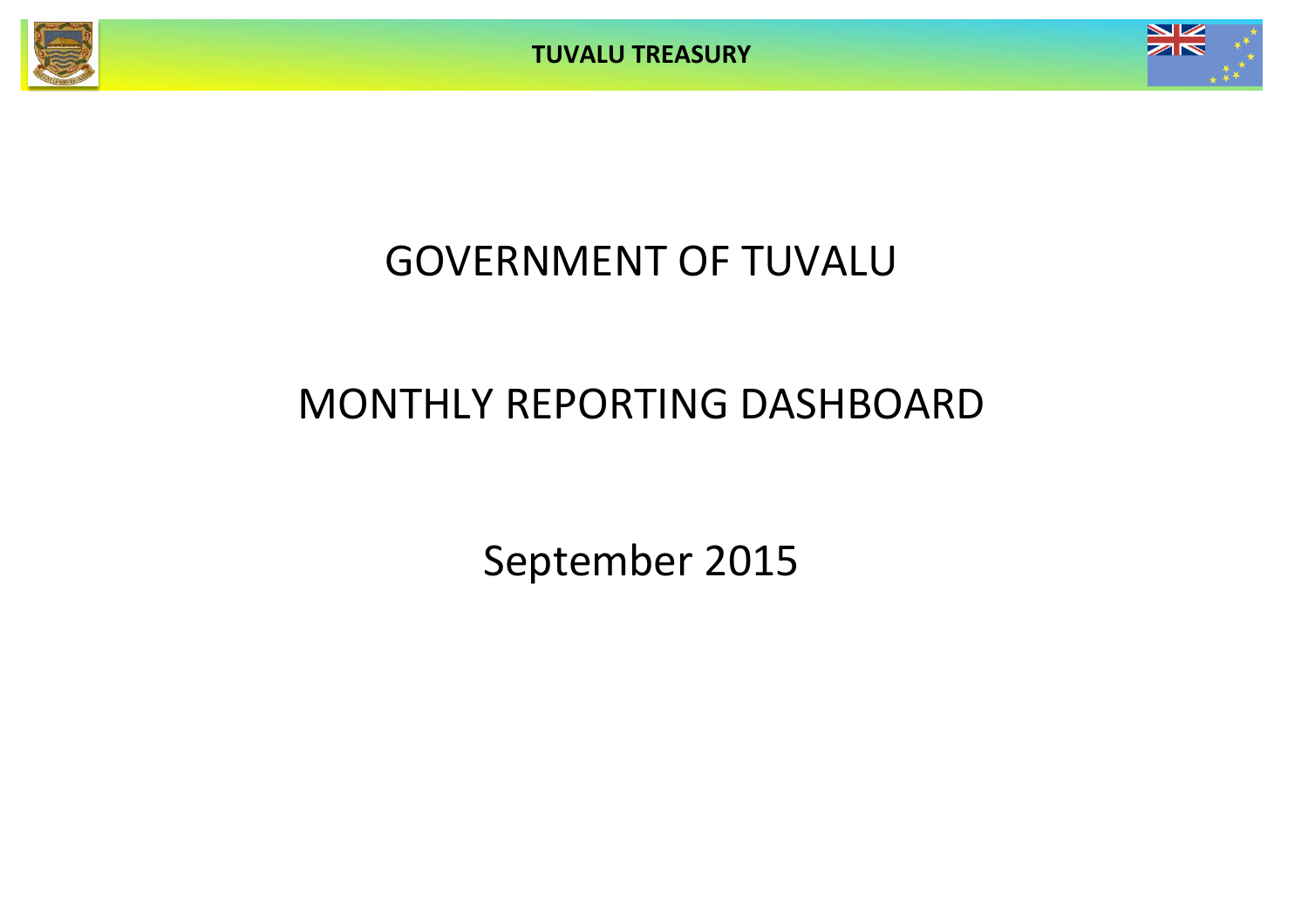

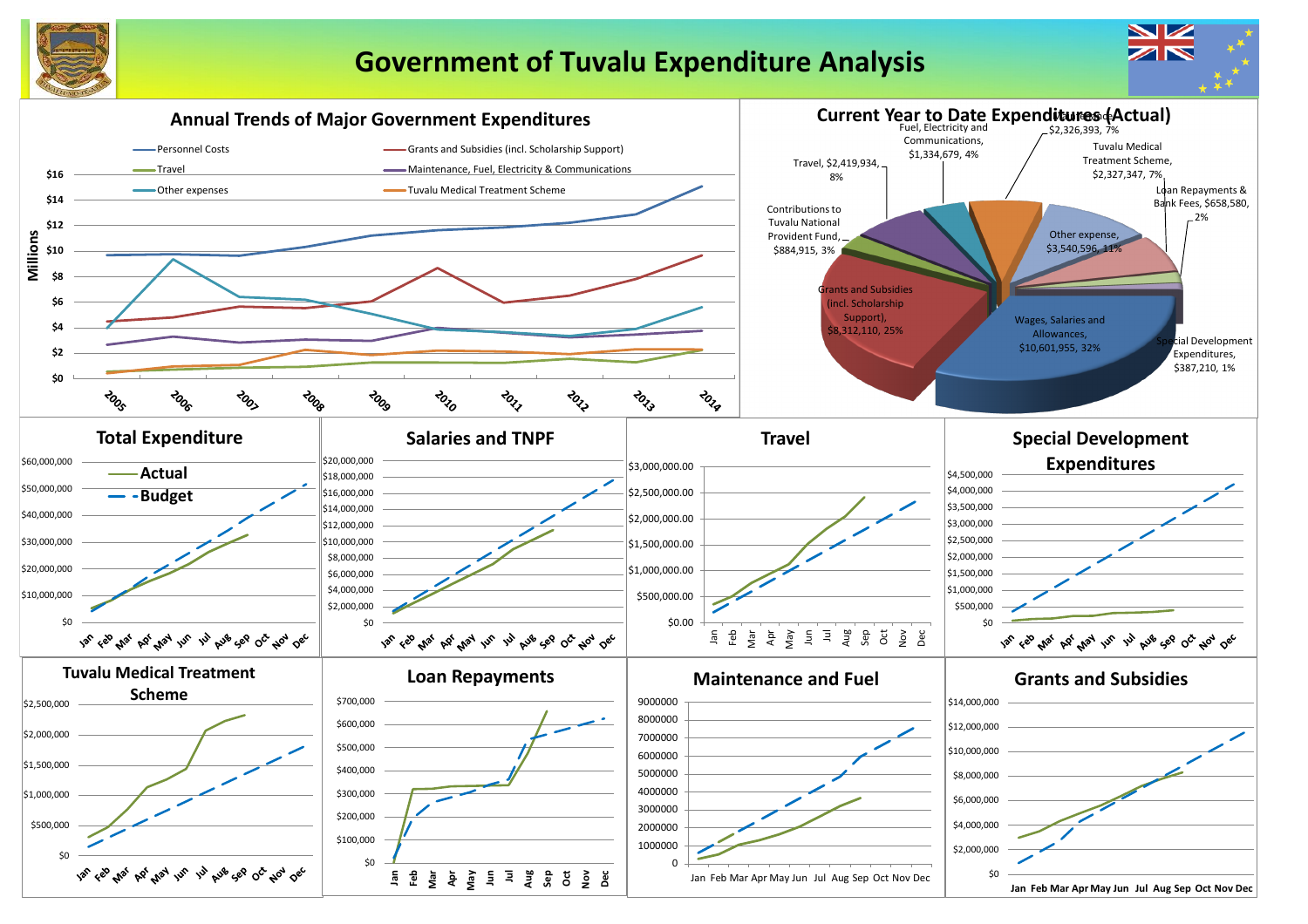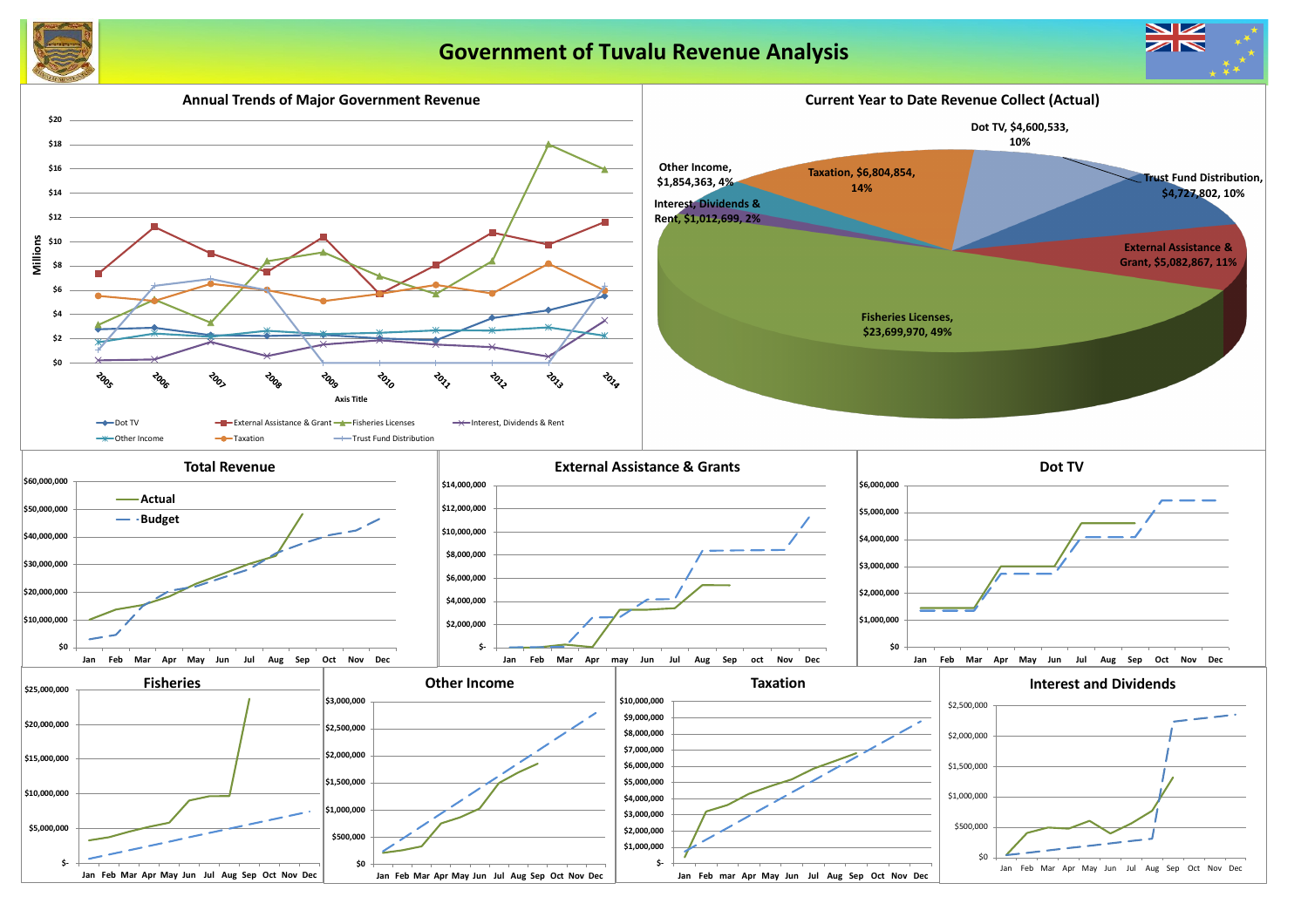### **MONTHLY STATEMENT OF RECEIPTS AND PAYENTS BY NATURE OF EXPENSE FOR THE PERIOD ENDED 30-Sep-15**

|                                                                       | Year to Date             | Year to Date            | Year to Date         | January              | February            | March              | April               | May               | June               | July                 | August            | September         | October                   | November                | December                 | <b>Actual+Forecast</b> | 2015 Budget                     | Variance                      |
|-----------------------------------------------------------------------|--------------------------|-------------------------|----------------------|----------------------|---------------------|--------------------|---------------------|-------------------|--------------------|----------------------|-------------------|-------------------|---------------------------|-------------------------|--------------------------|------------------------|---------------------------------|-------------------------------|
|                                                                       | Actual                   | <b>Budget</b>           | Variance             | Actual               | Actual              | Actual             | Actual              | Actual            | Actual             | Actual               | Actual            | Actual            | Forecast                  | Forecast                | Forecast                 | <b>Full Year</b>       | <b>Full Year</b>                | Forecast &                    |
| <b>RECEIPTS</b>                                                       |                          |                         |                      |                      |                     |                    |                     |                   |                    |                      |                   |                   |                           |                         |                          |                        |                                 | <b>Budget</b>                 |
| <b>Taxation</b>                                                       |                          |                         |                      |                      |                     |                    |                     |                   |                    |                      |                   |                   |                           |                         |                          |                        |                                 |                               |
| Income Tax                                                            | 1,443,844                | 1,368,750               | 75,094               | 156,812              | 139,705             | 151,885            | 155,686             | 157,439           | 161,410            | 214,665              | 154,256           | 151,986           | 152,083                   | 152,083                 | 152,083<br>225,000       | 1,900,094              | 1,825,000<br>2,700,000          | 75,094                        |
| Company Tax<br><b>Tuvalu Consumption Taxes</b>                        | 2,666,044<br>1,001,677   | 2,025,000<br>982,125    | 641,044<br>19,552    | 73,623               | 2,442,970<br>92,868 | 5,740<br>62,796    | 214,223<br>130,562  | 100,262           | 3,111<br>81,694    | 210,275              | 101,021           | 148,574           | 225,000<br>109,125        | 225,000<br>109,125      | 109,125                  | 3,341,044<br>1,329,052 | 1,309,500                       | 641,044<br>19,552             |
| Import Duty & Excise                                                  | 1,298,943                | 1,875,000               | (576, 057)           | 116,951              | 135,325             | 117,538            | 174,741             | 107,428           | 129,059            | 210,074              | 140,689           | 167,137           | 208,333                   | 208,333                 | 208,333                  | 1,923,943              | 2,500,000                       | (576, 057)                    |
| Import Levy                                                           | 104,968                  | 150,000                 | (45, 032)            | 13,996               | 26,029              | 9,111              | 11,644              | 16,327            | (18, 506)          | 16,502               | 13,129            | 16,735            | 16,667                    | 16,667                  | 16,667                   | 154,968                | 200,000                         | (45, 032)                     |
| <b>Other Taxes</b>                                                    | 290,386                  | 180,375                 | 110,01:              | 5,590                | 520                 | 50,436             | 2,600               | 100,446           | 59,031             | 14,840               | 56,287            | 636               | 20,042                    | 20,042                  | 20,042                   | 350,511                | 240,500                         | 110,011                       |
|                                                                       | 6,805,861                | 6,581,250               | 224,611              | 366,972              | 2,837,418           | 397,506            | 689,456             | 481,902           | 415,800            | 666,357              | 465,382           | 485,067           | 731,250                   | 731,250                 | 731,250                  | 8,999,611              | 8,775,000                       | 224,611                       |
| Interest, Dividends and Rent                                          |                          |                         |                      |                      |                     |                    |                     |                   |                    |                      |                   |                   |                           |                         |                          |                        |                                 |                               |
| Interest and Dividends                                                | 1,081,528                | 1,973,862               | (892, 334)           | $\mathbf{0}$         | 349,935             | 43,988             | 49,178              | 103,274           | (246, 253)         | 128,223              | (153, 191)        | 904,730           | 10,000                    | 10,000                  | 10,000                   | 1,209,885              | 2,003,862                       | (793, 977)                    |
| Lease, rent and hire                                                  | 313,547                  | 275,093                 | 38,454               | 39,711               | 16,310              | 45,471             | 35,228              | (27, 670)         | 37,342             | 41,246               | 58,235            | 12,332            | 30,566                    | 30,566                  | 30,566                   | 349,904                | 366,791                         | (16, 886)                     |
|                                                                       | 1,395,076                | 2,248,955               | (853, 879)           | 39,711               | 366,245             | 89,459             | 84,406              | 75,604            | (208, 910)         | 169,469              | (94, 956)         | 917,062           | 40,566                    | 40,566                  | 40,566                   | 1,559,789              | 2,370,653                       | (810, 864)                    |
| <b>Other Government Charges</b>                                       |                          |                         |                      |                      |                     |                    |                     |                   |                    |                      |                   |                   |                           |                         |                          |                        |                                 |                               |
| <b>Fisheries Licenses</b>                                             | 23,699,970               | 12,775,595              | 10,924,37            | 3,285,770            | 451,191             | 809,901            | 694,449             | 595,447           | 3,180,495          | 636,916              | 13,112            | 14,032,689        | 1,419,511                 | 1,419,511               | 1,419,511                | 27,958,501             | 17,034,127                      | 10,924,374                    |
| <b>Vessel Registrations</b>                                           | 443,130                  | 637,500                 | (194, 370)           | - 0                  | $\overline{0}$      | $\Omega$           | 261,810             | $\overline{0}$    | C                  | 181,319              |                   |                   | 70,833                    | 70,833                  | 70,833                   | 655,630                | 850,000                         | (194, 370)                    |
| Marine Services (Nivaga II & Manu Folau)                              | 337,592                  | 367,500                 | (29, 907)            | 61,446               | 41,181              | 22,049             | 53,956              | 30,397            | 45,208             | 40,121               | 37,899            | 5,336             | 40,833                    | 40,833                  | 40,833                   | 460,092                | 490,000                         | (29, 907)                     |
| Stevedoring and Wharfage                                              | 388,731                  | 275,625<br>4,087,500    | 113,106<br>513,033   | 24,688<br>1,460,721  | 7,952<br>- C        | 17,317<br>$\Omega$ | 49,625<br>1,548,344 | 33,050<br>- 0     | 56,841             | 125,381              | 57,410            | 16,466            | 30,625                    | 30,625<br>- 0           | 30,625                   | 480,606<br>5,963,033   | 367,500<br>5,450,000            | 113,106<br>513,033            |
| .TV<br>Provision of Goods and Services                                | 4,600,533<br>463,604     | 544,680                 | (81,076)             | 17,991               | 17,750              | 48,259             | 31,741              | 36,113            | 30,507             | 1,591,468<br>109,278 | 78,994            | 92,972            | 1,362,500<br>60,520       | 60,520                  | 60,520                   | 645,164                | 726,240                         | (81,076)                      |
| Other Charges                                                         | 214,060                  | 364,200                 | (150, 140)           | (101)                | 46,888              | 18,484             | 20,757              | 13,709            | 29,611             | 16,466               | 21,708            | 46,537            | 40,467                    | 40,467                  | 40,467                   | 335,460                | 485,600                         | (150, 140)                    |
|                                                                       | 30,147,620               | 19,052,601              | 11,095,019           | 4,850,514            | 564,962             | 916,010            | 2,660,683           | 708,717           | 3,342,662          | 2,700,950            | 209,124           | 14,193,999        | 3,025,289                 | 1,662,789               | 1,662,789                | 36,498,487             | 25,403,468                      | 11,095,019                    |
| <b>External Assistance and Grants</b>                                 |                          |                         |                      |                      |                     |                    |                     |                   |                    |                      |                   |                   |                           |                         |                          |                        |                                 |                               |
| <b>ROC</b>                                                            | 3,220,240                | 5,135,000               | (1, 914, 760)        | $\Omega$             |                     | $\Omega$           |                     | 3,220,240         |                    |                      |                   |                   | 15,000                    | 15,000                  | 3,190,000                | 6,440,240              | 8,355,000                       | (1,914,760)                   |
| AusAID (CIF)                                                          |                          | 1,500,000               | 1,500,000            |                      |                     | $\Omega$           |                     |                   |                    |                      |                   |                   |                           |                         |                          |                        | 1,500,000                       | (1,500,000)                   |
| World Bank, IMF, ADB                                                  | 2,015,023                | 1,642,500               | 372,523              |                      |                     | $\Omega$           |                     |                   |                    |                      | 2,015,023         |                   | 833                       | 833                     | 833                      | 2,017,523              | 1,645,000                       | 372,523                       |
| <b>PDF</b>                                                            |                          | 117,000                 | (117,000)            | $\Omega$             |                     | $\Omega$           |                     |                   |                    |                      |                   |                   | 13,000                    | 13,000                  | 13,000                   | 39,000                 | 156,000                         | (117,000)                     |
| <b>Other Donors</b>                                                   | (152, 396)               |                         | (152.396)            | 2,499                | 13,578              | 261,247            | (220, 505)          | 2,748             | 100                | 247,687              | 10,624            | 25,000            | $\Omega$                  |                         |                          | 342,979                |                                 | 342,979                       |
|                                                                       | 5,082,867                | 8,394,500               | (3,311,633)          | 2,499                | 13,578              | 261,247            | (220, 505)          | 3,222,988         | 100                | 247,687              | 2,025,647         | 25,000            | 28,833                    | 28,833                  | 3,203,833                | 8,839,742              | 11,656,000                      | (2,816,258)                   |
| TTF Distribution to CIF                                               | 4,727,802                | 8,700,000               | (3,972,198)          | 4,727,802            | $\Omega$            | $\Omega$           |                     | - 0               | $\Omega$           |                      |                   |                   | $\Omega$                  | $\cap$                  |                          | 4,727,802              | 8,700,000                       | (3,972,198)                   |
| <b>Total Receipts</b>                                                 | 48,159,225               | 44,977,306              | 3,181,919            | 9,987,497            | 3,782,203           | 1,664,223          | 3,214,039           | 4,489,212         | 3,549,652          | 3,784,463            | 2,605,198         | 15,621,129        | 3,825,938                 | 2,463,438               | 5,638,438                | 60,625,430             | 56,905,120                      | 3,720,310                     |
| <b>PAYMENTS</b>                                                       |                          |                         |                      |                      |                     |                    |                     |                   |                    |                      |                   |                   |                           |                         |                          |                        |                                 |                               |
| <i><u><b>Operations</b></u></i>                                       |                          |                         |                      |                      |                     |                    |                     |                   |                    |                      |                   |                   |                           |                         |                          |                        |                                 |                               |
| Wages, Salaries, and Employee Benefits                                | 10,623,134               | 15,967,223              | 5,344,089            | 1,105,827            | 1,154,301           | 1,099,353          | 1,145,579           | 1,118,469         | 1,124,875          | 1,666,126            | 1,113,542         |                   | $1,095,062$ $(1,371,407)$ | (1,371,407)             | (1,371,407)              | 6,508,914              | (16, 456, 925)                  | (22, 965, 840)                |
| Contributions to Tuvalu National Provident Fund                       | 885,955                  | 1,454,082               | 568,127              | 88,190               | 97,339              | 90,753             | 94,891              | 93,274            | 88,127             | 142,888              | 94,829            | 95,664            | (121, 174)                | (121, 174)              | (121, 174)               | 522,434                | (1,454,083)                     | (1,976,516)                   |
| Travel                                                                | 2,434,396                | 3,204,911               | 770,514              | 351,050              | 155,032             | 256,613            | 184,381             | 177,755           | 395,735            | 294,349              | 251,380           | 368,101           | (200, 210)                | (200, 210)              | (200, 210)               | 1,833,766              | (2,402,523)                     | (4, 236, 289)                 |
| Telephone and Internet                                                | 94,495                   | 187,502                 | 93,007               | 14,285               | 10,703              | 16,147             | 9,203               | 7,732             | 7,851              | 7,121                | 11,315            | 10,139            | (15, 346)                 | (15, 346)               | (15, 346)                | 48,457                 | (184, 152)                      | (232, 609)                    |
| Maintenance                                                           | 2,867,791                | 4,681,957               | 1,814,166            | 105,718              | 133,652             | 340,285            | 121,786             | 189,791           | 165,080            | 433,177              | 1,043,600         | 334,701           | (425, 520)                | (425, 520)              | (425, 520)               | 1,591,229              | (5,606,246)                     | (7, 197, 475)                 |
| <b>Advertising and Provisions</b>                                     | 581,165                  | 1,121,246               | 540,081              | 14,564               | 46,080              | 56,666             | 28,666              | 123,060           | 17,191             | 79,818               | 112,777           | 102,342           | (88, 376)                 | (88, 376)               | (88, 376)                | 316,037                | (1,060,511)                     | (1, 376, 548)                 |
| Fuel and Oil<br>Supplies and Equipment                                | 679,402<br>1,792,234     | 1,129,146<br>3,036,635  | 449,744<br>1,244,401 | 131,281<br>61,880    | 68,287<br>139,195   | 108,054<br>284,715 | 42,546<br>237,437   | 49,308<br>178,371 | 131,432<br>356,805 | 111,661<br>190,897   | 9,137<br>162,162  | 27,696<br>180,771 | (95, 033)<br>(253, 026)   | (95, 033)<br>(253, 026) | (95, 033)<br>(253, 026)  | 394,303<br>1,033,155   | (1, 140, 396)<br>(3,036,315)    | (1,534,699)<br>(4,069,470)    |
| Electricity                                                           | 562,783                  | 907,488                 | 344,705              | 25,786               | 41,559              | 66,630             | 74,807              | 85,974            | 122,346            | 19,274               | 80,089            | 46,319            | (77, 821)                 | (77, 821)               | (77, 821)                | 329,322                | (933, 846)                      | (1, 263, 168)                 |
| Senior Citizen Scheme / Pension                                       | 235,988                  | 406,878                 | 170,890              | 23,380               | 24,360              | 40,978             | 23,660              | 25,932            | 25,246             | 23,520               | 24,622            | 24,290            | (33,907)                  | (33,907)                | (33,907)                 | 134,268                | (406, 878)                      | (541, 146)                    |
| TMTS (Tuvalu Medical Treatment Scheme)                                | 2,507,241                | 2,490,173               | (17,068)             | 309,637              | 167,838             | 295,051            | 364,203             | 128,195           | 174,200            | 632,160              | 342,397           | 93,559            | (150, 333)                | (150, 333)              | (150, 333)               | 2,056,241              | (1,804,000)                     | (3,860,241)                   |
| Land & Property Rent                                                  | 864,903                  | 1,156,283               | 291,380              | 25,247               | 34,653              | 598,153            | 133,759             | 29,872            | 12,761             | 17,637               | 2,226             | 10,595            | (95, 260)                 | (95, 260)               | (95, 260)                | 579,122                | (1, 143, 125)                   | (1,722,246)                   |
|                                                                       | 24,129,487               | 35,743,522              | 11,614,036           | 2,256,845            | 2,072,998           | 3,253,398          | 2,460,919           | 2,207,733         | 2,621,649          | 3,618,629            | 3,248,077         | 2,389,239         | (2,927,413)               | (2,927,413)             | (2,927,413)              | 15,347,248             | (35, 628, 999)                  | (50, 976, 247)                |
| <b>Grants and Subsidies</b>                                           |                          |                         |                      |                      |                     |                    |                     |                   |                    |                      |                   |                   |                           |                         |                          |                        |                                 |                               |
| <b>Grants and Subsidies</b>                                           | 3,454,872                | 4,772,804               | 1,317,932            | 1,673,706            | 182,785             | 362,347            | 164,627             | 264,576           | 261,320            | 191,356              | 235,550           | 118,605           | (330, 475)                | (330, 475)              | (330, 475)               | 2,463,446              | (4,659,437)                     | (7, 122, 883)                 |
| Outer Island Projects (SDE)                                           | 1,276,910                | 2,880,000               | 1,603,090            | 644,780              | 35,379              | 85,216             | 1,651               | 157,317           | 1,370              | 130,035              | 92,840            | 128,321           | (240,000)                 | (240,000)               | (240,000)                | 556,910                | (2,880,000)                     | (3,436,910)                   |
| Other SDEs                                                            | 89,186                   | 442,925                 | 353,739              | (8, 184)             | - C                 | 12,814             | 3,827               | 4,071             |                    | 62,911               |                   | 13,747            | (61, 583)                 | (61, 583)               | (61, 583)                | (95, 564)              | (739,000)                       | (643, 436)                    |
| Scholarships and Support                                              | 2,905,983                | 6,456,459               | 3,550,476            | 426,246              | 232,248             | 365,842            | 359,636             | 181,791           | 205,622            | 481,602              | 377,325           | 275,672           | (240, 655)                | (240, 655)              | (3, 240, 655)            | (815,981)              | (5,887,855)                     | (5,071,874)                   |
| Contribution to Japan Grant Counterpart Fund                          | 293,938                  | 293,938                 |                      | $\Omega$             | - C                 | $\Omega$           | $\Omega$            |                   | 293,938            | $\overline{0}$       |                   |                   | 0                         |                         |                          | 293,938                |                                 | (293, 938)                    |
| <b>Overseas Contributions</b>                                         | 539,509<br>8,560,398     | 1,098,987<br>15,945,113 | 559,478<br>7,384,715 | 227,967<br>2,964,515 | 75,512<br>525,924   | 23,553<br>849,772  | 119,957<br>649,698  | 16,000<br>623,756 | 20,670<br>782,919  | 13,054<br>878,958    | 42,204<br>747,919 | 591<br>536,936    | (93, 444)<br>(966, 157)   | (93, 444)<br>(966, 157) | (93, 444)<br>(3,966,157) | 259,178<br>2,661,927   | (1, 121, 324)<br>(15, 287, 615) | (1,380,502)<br>(17, 949, 543) |
| <b>Loans and Interest</b>                                             |                          |                         |                      |                      |                     |                    |                     |                   |                    |                      |                   |                   |                           |                         |                          |                        |                                 |                               |
| Interest and Bank Charges                                             | 108,561                  | 125,000                 | 16,439               | 2,505                | 2,777               | 1,935              | 1,822               | 1,307             | 1,529              | 1,559                | 93,299            | 1,828             | (10, 417)                 | (10, 417)               | (10, 417)                | 77,311                 | (125,000)                       | (202, 310)                    |
| Loan Repayment                                                        | 642,470                  | 684,681                 | 42,211               | - 0                  | 315,522             | $\Omega$           | 8,568               | $\overline{0}$    | $\Omega$           | $\Omega$             | 137,001           | 181,378           | (20, 729)                 | (20, 729)               | (20, 729)                | 580,283                | (601, 966)                      | (1, 182, 249)                 |
|                                                                       | 751,030                  | 809,681                 | 58,651               | 2,505                | 318,299             | 1,935              | 10,390              | 1,307             | 1,529              | 1,559                | 230,300           | 183,206           | (31, 145)                 | (31, 145)               | (31, 145)                | 657,594                | (726, 966)                      | (1,384,560)                   |
| Capital Expenditures                                                  |                          |                         |                      |                      |                     |                    |                     |                   |                    |                      |                   |                   |                           |                         |                          |                        |                                 |                               |
| Purchase/construction of assets                                       | 387,210                  | 4,266,177               | 3,878,967            | 75,178               | 46,111              | 22,259             | 70,044              | 5,006             | 88,132             | 10,020               | 24,316            | 46,143            | (380, 365)                | (380, 365)              | (380, 365)               | (753, 885)             | (4, 564, 377)                   | (3,810,492)                   |
|                                                                       | 387,210                  | 4,266,177               | 3,878,967            | 75,178               | 46,111              | 22,259             | 70,044              | 5,006             | 88,132             | 10,020               | 24,316            | 46,143            | (380, 365)                | (380, 365)              | (380, 365)               | (753, 885)             | (4, 564, 377)                   | (3,810,492)                   |
| <b>Total Payments</b>                                                 | 33,828,124               | 56,764,493              | 22,936,368           | 5,299,043            | 2,963,333           | 4,127,365          | 3,191,051           | 2,837,803         | 3,494,230          | 4,509,165            | 4,250,612         | 3,155,523         | (4,305,080)               | (4,305,080)             | (7, 305, 080)            | 17,912,885             | (56, 207, 957)                  | (74, 120, 841)                |
| <b>NET SURPLUS / (DEFICIT)</b>                                        | 14,331,100               | (11,787,187)            | 26,118,287           | 4,688,454            | 818,870             | (2,463,142)        | 22,988              | 1,651,409         | 55,422             | (724, 702)           | (1,645,414)       | 12,465,606        | 8,131,018                 | 6,768,518               | 12,943,518               | 42,712,546             | 113,113,077                     | (70, 400, 532)                |
| <b>FORECAST CASH POSITION</b><br>\$M                                  | 36.9                     |                         |                      | 26.7                 | 27.5                | 25.1               | 25.1                | 26.8              | 26.8               | 26.1                 | 24.4              | 36.9              | 45.0                      | 51.8                    | 64.7                     |                        |                                 |                               |
| <b>Consolidated Investment Fund</b><br><b>General Current Account</b> | 25,415,215<br>11,490,155 |                         |                      |                      |                     |                    |                     |                   |                    |                      |                   |                   |                           |                         |                          |                        |                                 |                               |
|                                                                       |                          |                         |                      |                      |                     |                    |                     |                   |                    |                      |                   |                   |                           |                         |                          |                        |                                 |                               |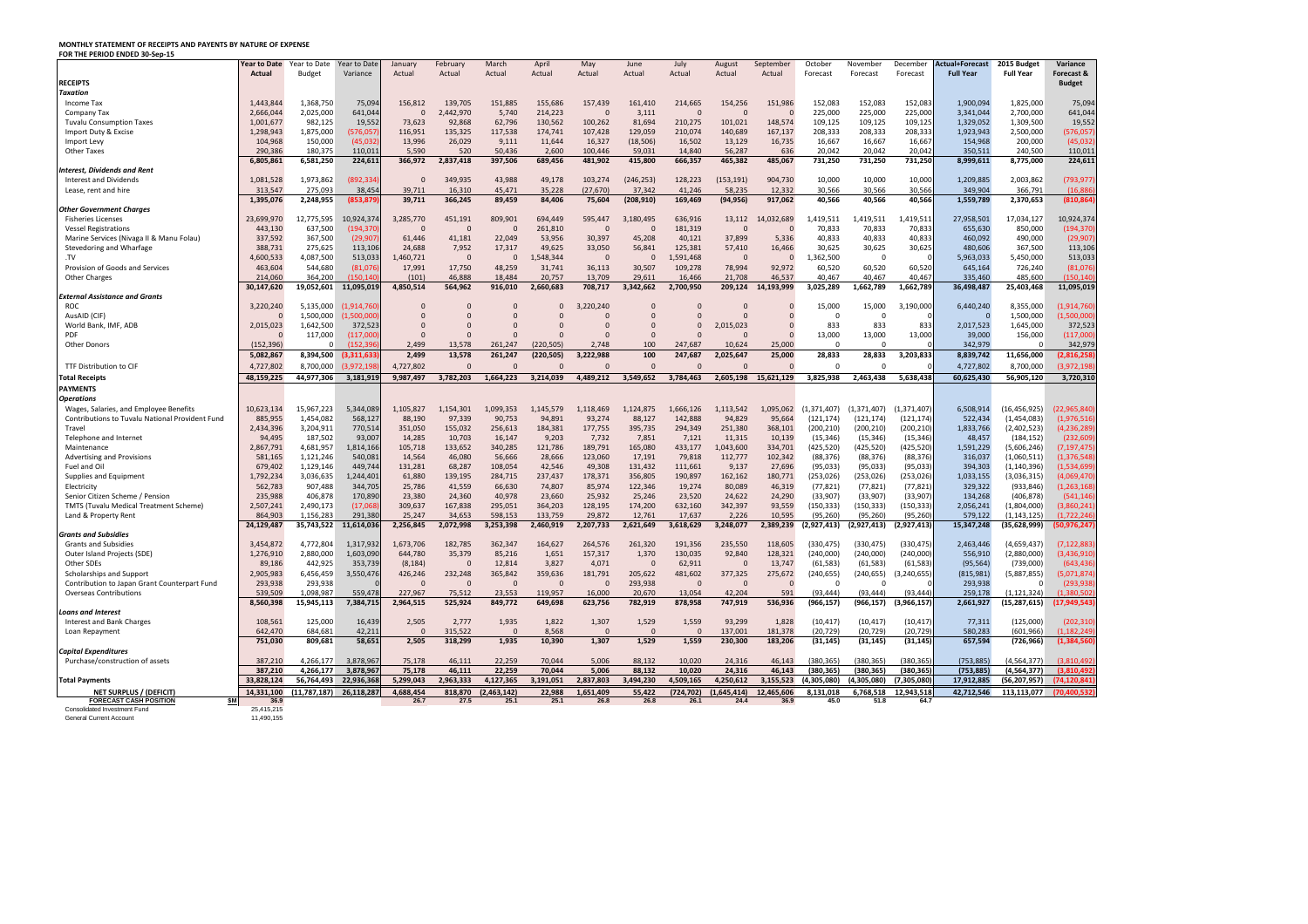| Purchase/construction of assets | 387,210    | 4.266.177    | 3,878,967  | 4.564.377   |
|---------------------------------|------------|--------------|------------|-------------|
|                                 | 387,210    | 4.266.177    | 3,878,967  | 4.564.377   |
| <b>Total Payments</b>           | 33.828.124 | 56.764.493   | 22,936,368 | 56,207,957  |
| NET SURPLUS / (DEFECIT)         | 14,331,100 | (11,787,187) | 26,118,287 | (8,002,836) |

|                                                        | <b>Year to Date</b> |            | <b>Year to Date</b> |            | <b>Year to Date</b> |             | 2015          |            |  |
|--------------------------------------------------------|---------------------|------------|---------------------|------------|---------------------|-------------|---------------|------------|--|
|                                                        | <b>Actual</b>       |            | <b>Budget</b>       |            | Variance            |             | <b>Budget</b> |            |  |
| <b>RECEIPTS</b>                                        |                     |            |                     |            |                     |             |               |            |  |
| <b>Taxation</b>                                        |                     |            |                     |            |                     |             |               |            |  |
| Income Tax                                             | 1,443,844           |            | 1,368,750           |            | 75,094              |             | 1,825,000     |            |  |
| Company Tax                                            | 2,666,044           |            | 2,025,000           |            | 641,044             |             | 2,700,000     |            |  |
| <b>Tuvalu Consumption Tax</b>                          | 1,001,677           |            | 982,125             |            | 19,552              |             | 1,309,500     |            |  |
| Import Duty & Excise                                   | 1,298,943           |            | 1,875,000           |            | (576, 057)          |             | 2,500,000     |            |  |
| Import Levy                                            | 104,968             |            | 150,000             |            | (45, 032)           |             | 200,000       |            |  |
| <b>Other Taxes</b>                                     | 290,386             |            | 180,375             |            | 110,011             |             | 240,500       |            |  |
|                                                        |                     | 6,805,861  |                     | 6,581,250  |                     | 224,611     |               | 8,775,000  |  |
| <b>Interest, Dividends and Rent</b>                    |                     |            |                     |            |                     |             |               |            |  |
| <b>Interest and Dividends</b>                          | 1,081,528           |            | 1,973,862           |            | (892, 334)          |             | 2,003,862     |            |  |
| Lease, rent and hire                                   | 313,547             |            | 275,093             |            | 38,454              |             | 366,791       |            |  |
|                                                        |                     | 1,395,076  |                     | 2,248,955  |                     | (853, 879)  |               | 2,370,653  |  |
| <b>Other Government Charges</b>                        |                     |            |                     |            |                     |             |               |            |  |
| <b>Fisheries Licenses</b>                              | 23,699,970          |            | 12,775,595          |            | 10,924,374          |             | 17,034,127    |            |  |
| <b>Vessel Registrations</b>                            | 443,130             |            | 637,500             |            | (194, 370)          |             | 850,000       |            |  |
| Marine Services (Nivaga II & Manu Folau)               | 337,592             |            | 367,500             |            | (29, 907)           |             | 490,000       |            |  |
| Stevedoring and Wharfage                               | 388,731             |            | 275,625             |            | 113,106             |             | 367,500       |            |  |
| .TV                                                    | 4,600,533           |            | 4,087,500           |            | 513,033             |             | 5,450,000     |            |  |
| Provision of Goods and Services                        | 463,604             |            | 544,680             |            | (81,076)            |             | 726,240       |            |  |
| <b>Other Charges</b>                                   | 214,060             |            | 364,200             |            | (150, 140)          |             | 485,600       |            |  |
|                                                        |                     | 30,147,620 |                     | 19,052,601 |                     | 11,095,019  |               | 25,403,468 |  |
| <b>External Assistance and Grants</b>                  |                     |            |                     |            |                     |             |               |            |  |
| <b>ROC</b>                                             | 3,220,240           |            | 5,135,000           |            | (1,914,760)         |             | 8,355,000     |            |  |
| AusAID (CIF)                                           | 0                   |            | 1,500,000           |            | (1,500,000)         |             | 1,500,000     |            |  |
| World Bank, IMF, ADB                                   | 2,015,023           |            | 1,642,500           |            | 372,523             |             | 1,645,000     |            |  |
| <b>PDF</b>                                             | 0                   |            | 117,000             |            | (117,000)           |             | 156,000       |            |  |
| <b>Other Donors</b>                                    | (152, 396)          |            | 0                   |            | (152, 396)          |             | 0             |            |  |
|                                                        |                     | 5,082,867  |                     | 8,394,500  |                     | (3,311,633) |               | 11,656,000 |  |
|                                                        |                     |            |                     |            |                     |             |               |            |  |
|                                                        |                     |            |                     |            |                     |             |               |            |  |
| TTF Distribution to CIF                                | 4,727,802           |            | 8,700,000           |            | (3,972,198)         |             |               |            |  |
|                                                        |                     | 4,727,802  |                     | 8,700,000  |                     | (3,972,198) |               |            |  |
| <b>Total Receipts</b>                                  |                     | 48,159,225 |                     | 44,977,306 |                     | 3,181,919   |               | 48,205,120 |  |
| <b>PAYMENTS</b>                                        |                     |            |                     |            |                     |             |               |            |  |
| <b>Operations</b>                                      |                     |            |                     |            |                     |             |               |            |  |
| Wages, Salaries, and Employee Benefits                 | 10,623,134          |            | 15,967,223          |            | 5,344,089           |             | 16,456,925    |            |  |
| <b>Contributions to Tuvalu National Provident Fund</b> | 885,955             |            | 1,454,082           |            | 568,127             |             | 1,454,083     |            |  |
| Travel                                                 | 2,434,396           |            | 3,204,911           |            | 770,514             |             | 2,402,523     |            |  |
| Telephone and Internet                                 | 94,495              |            | 187,502             |            | 93,007              |             | 184,152       |            |  |
| Maintenance                                            | 2,867,791           |            | 4,681,957           |            | 1,814,166           |             | 5,606,246     |            |  |
| <b>Advertising and Provisions</b>                      | 581,165             |            | 1,121,246           |            | 540,081             |             | 1,060,511     |            |  |
| Fuel and Oil                                           | 679,402             |            | 1,129,146           |            | 449,744             |             | 1,140,396     |            |  |
| Supplies and Equipment                                 | 1,792,234           |            | 3,036,635           |            | 1,244,401           |             | 3,036,315     |            |  |
| Electricity                                            | 562,783             |            | 907,488             |            | 344,705             |             | 933,846       |            |  |
| Senior Citizen Scheme / Pension                        | 235,988             |            | 406,878             |            | 170,890             |             | 406,878       |            |  |
| <b>TMTS (Tuvalu Medical Treatment Scheme)</b>          | 2,507,241           |            | 2,490,173           |            | (17,068)            |             | 1,804,000     |            |  |
| Land & Property Rent                                   | 864,903             |            | 1,156,283           |            | 291,380             |             | 1,143,125     |            |  |
|                                                        |                     | 24,129,487 |                     | 35,743,522 |                     | 11,614,036  |               | 35,628,999 |  |
| <b>Grants and Subsidies</b>                            |                     |            |                     |            |                     |             |               |            |  |
| <b>Grants and Subsidies</b>                            | 3,454,872           |            | 4,772,804           |            | 1,317,932           |             | 4,659,437     |            |  |
| Outer Island Projects (SDE)                            | 1,276,910           |            | 2,880,000           |            | 1,603,090           |             | 2,880,000     |            |  |
| Other SDEs                                             | 89,186              |            | 442,925             |            | 353,739             |             | 739,000       |            |  |
| <b>Scholarships and Support</b>                        | 2,905,983           |            | 6,456,459           |            | 3,550,476           |             | 5,887,855     |            |  |
| Contribution to Japan Grant Counterpart Fund           | 293,938             |            | 293,938             |            | $\Omega$            |             | 0             |            |  |
| <b>Overseas Contributions</b>                          | 539,509             |            | 1,098,987           |            | 559,478             |             | 1,121,324     |            |  |
|                                                        |                     | 8,560,398  |                     | 15,945,113 |                     | 7,384,715   |               | 15,287,615 |  |
| <b>Loans and Interest</b>                              |                     |            |                     |            |                     |             |               |            |  |
| Interest and Bank Charges                              | 108,561             |            | 125,000             |            | 16,439              |             | 125,000       |            |  |
| Loan Repayment                                         | 642,470             |            | 684,681             |            | 42,211              |             | 601,966       |            |  |
|                                                        |                     | 751,030    |                     | 809,681    |                     | 58,651      |               | 726,966    |  |

## **MONTHLY STATEMENT OF RECEIPTS AND PAYENTS BY NATURE OF EXPENSE FOR THE PERIOD ENDED 30/09/2015**